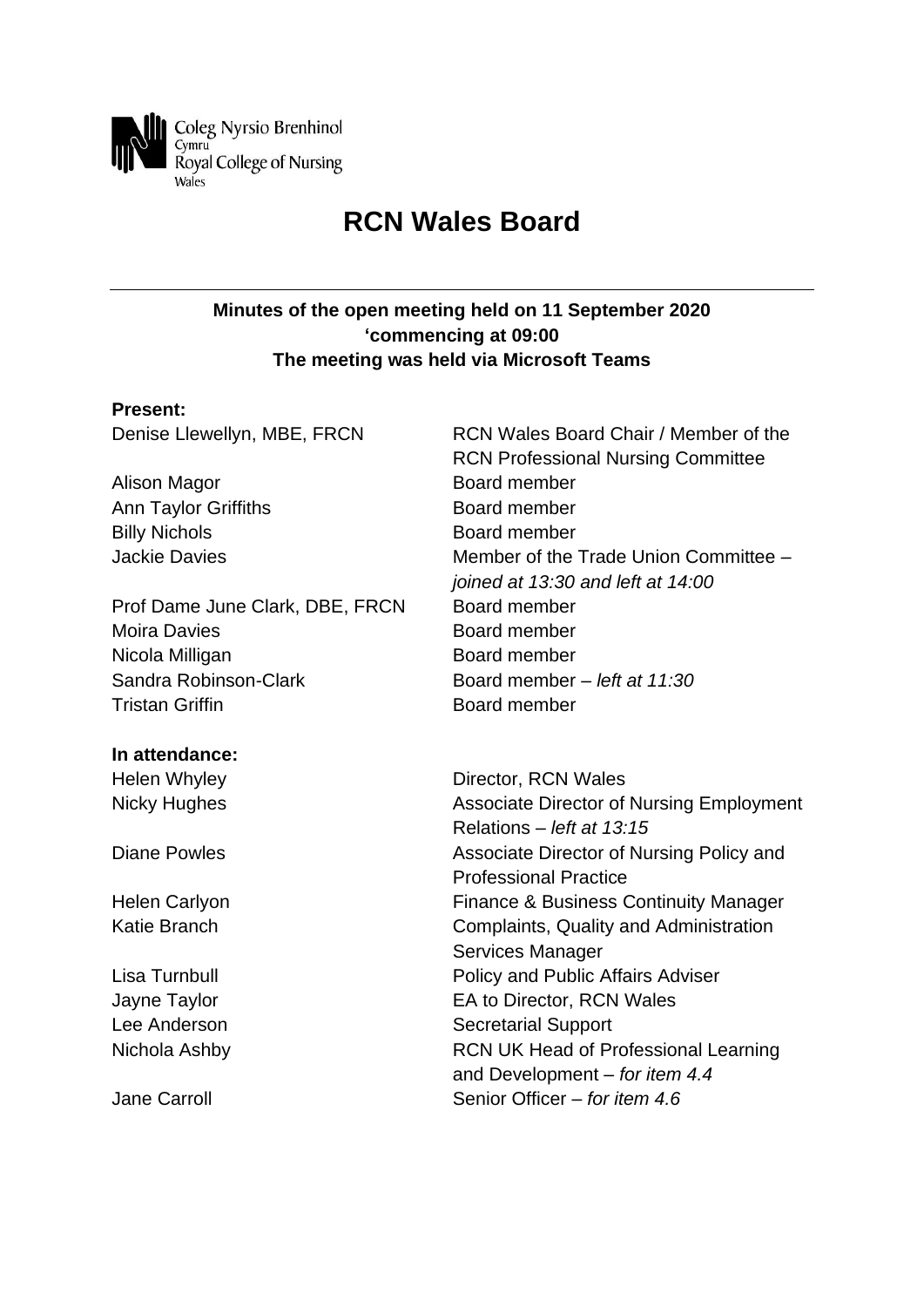| <b>Observers</b>                  |                                                                    |
|-----------------------------------|--------------------------------------------------------------------|
| Alison James-Herbert              | Welsh Representative on Nursing Support<br><b>Worker Committee</b> |
| Sarah Williamson                  | Policy, Parliamentary & Public Affairs<br>Officer                  |
| <b>Apologies:</b>                 |                                                                    |
| Prof Donna Mead, OBE, CSt.J, FRCN | Board member                                                       |
| <b>Neil Evans</b>                 | Board member                                                       |
| Richard Jones, MBE                | Council member for Wales / Vice Chair of<br><b>RCN Wales Board</b> |

#### **1.1 Welcome and Apologies for Absence**

The Board Chair welcomed everyone to the Open session.

The Board noted that Board members, Moira Davies and Billy Nichols would stand down from the RCN Wales Board on 31 December 2020 following many years of continued and dedicated service. The Board expressed its thanks to them for their outstanding commitment and hard work on behalf of the RCN and members in Wales.

Apologies had been received from Board members, Donna Mead, Neil Evans and Richard Jones.

#### **1.2 Declaration of Interests**

The Board Chair asked Board members to declare any possible interests with any items on the agenda.

No further declarations were made.

#### **2.1 Minutes and actions from the previous meeting**

The minutes of the Board meeting held on 7 February 2020 had been circulated and were approved as an accurate record of the meeting.

#### **2.2 Review of Action Sheet**

All actions were either noted as completed or an update provided on the action sheet.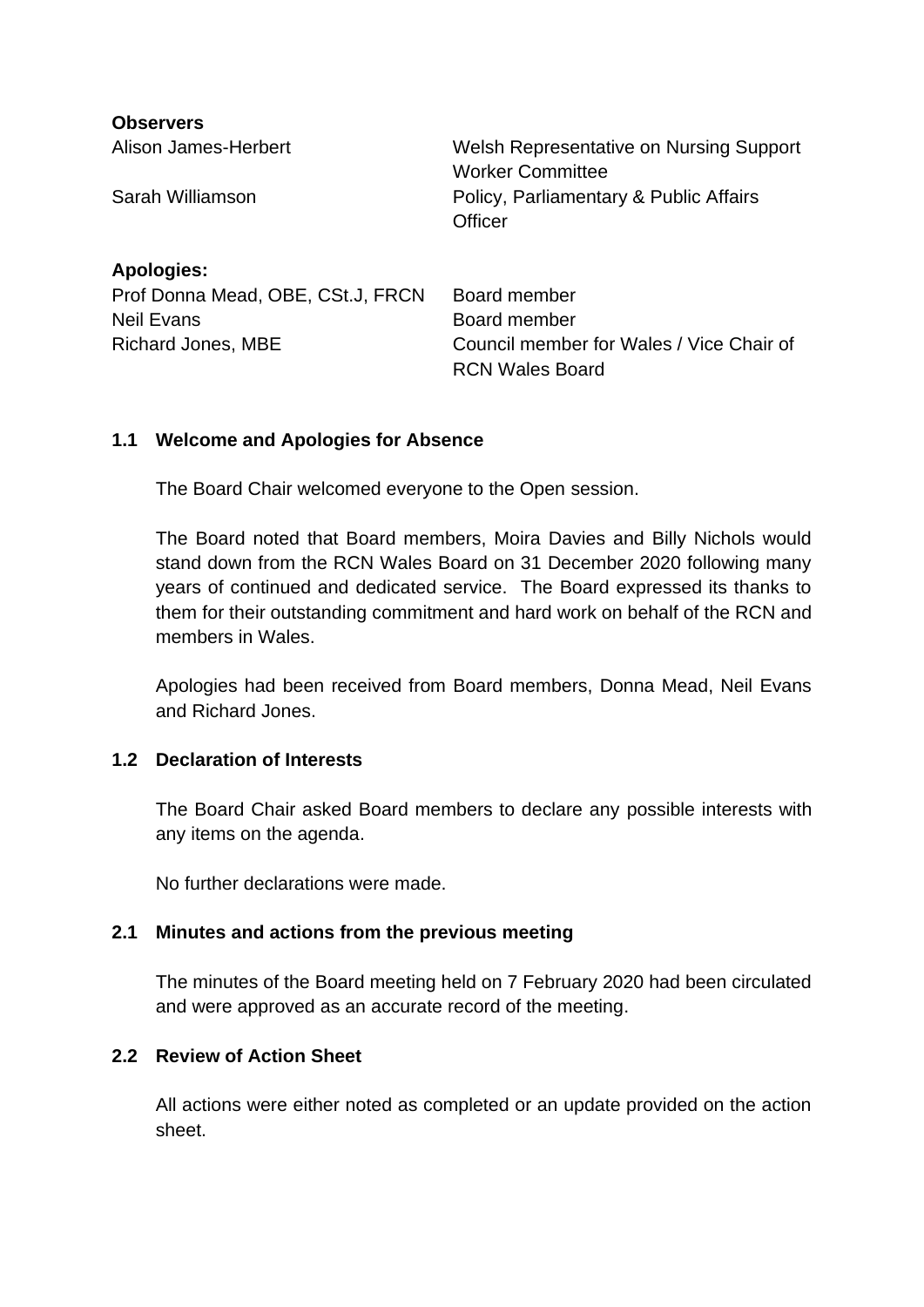## **2.3 Matters Arising**

#### **COVID-19 Stakeholder Advisory Group**

The Board was informed that the Director had met with the Minister for Health and Social Services on 29 June 2020 and suggested that he establish a COVID-19 Stakeholder Advisory Group and had received a favourable response. The Director followed this up in a letter on 4 August 2020 and will raise it again at their next meeting. The Board will be updated.

# **ACTION 41: The Board to be updated as to the establishment of a Ministerial COVID-19 Stakeholder Advisory Group.**

There were no further matters arising.

## **3. OPERATIONAL UPDATES**

#### **3.1 RCN Wales Board Chair's Report**

A report had been received and was noted.

The Board Chair drew the Board's attention to the Board meeting dates for 2020 and 2021 which were outlined in the paper.

#### **3.2 Director, RCN Wales Report**

A report had been received and was noted.

The Director drew the Board's attention to the following meetings:

# − *The Shadow Social Partnership Council meetings on 14 May and 11 and 25 June 2020*

The Board was reminded that the Shadow Social Partnership Council had been set up following the First Minister's pledge in July 2019 to adopt a social partnership approach to engagement with trades unions, employers and organisations. The Director stressed that the RCN has welcomed the opportunity to have a seat on this Council, which had previously only been attended by members from the Trade Union Congress (TUC) Wales and TUC affiliated unions.

− *The quarterly meetings with the Minister for Health and Social Services and the Director General, NHS Wales*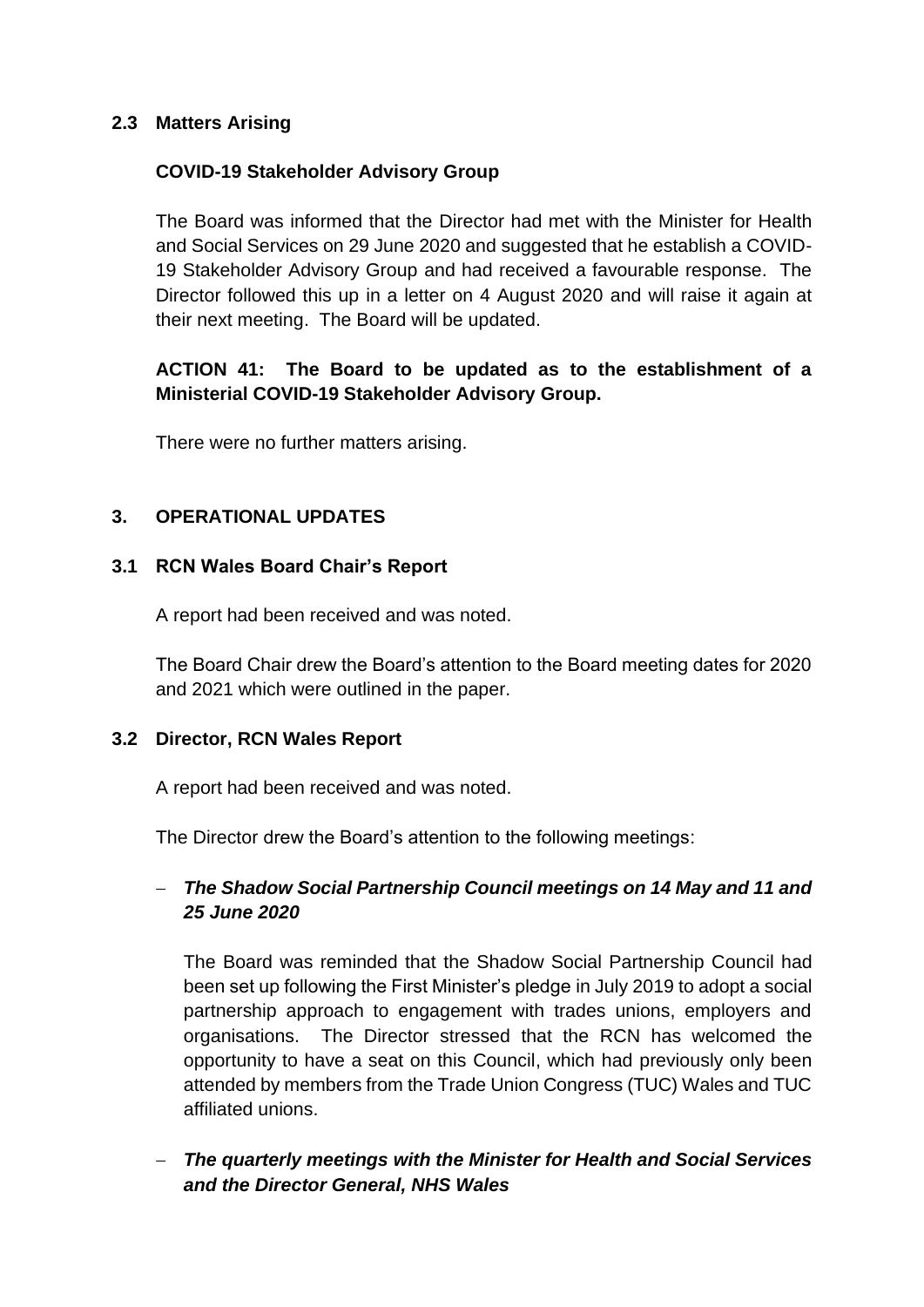The Board was reminded that in 2019 the Welsh Government had asked Health Education and Improvement Wales (HEIW) and Social Care Wales (SCW) to produce an integrated health and social care workforce strategy. RCN Wales had been engaged in this process in 2019 but had been disappointed with the first draft of the strategy.

The Board noted that the final strategy has still not been signed off by the Minister for Health and Social Services and that the Director had raised concerns regarding this with the Minister for Health and Social Services and the Director General, NHS Wales.

The Director had also raised concerns relating to the creation of the NHS Executive and has been advised that the Welsh Government has not yet determined its composition.

#### − *The Social Care Forum – 10 September 2020*

The Director informed the Board that Julie Morgan MS, Deputy Minister for Health and Social Services had invited RCN Wales to be a member of the Social Care Forum which has been established as a tripartite social partnership group with trade unions, employers and the Welsh Government to work together to influence national priorities and policy regarding fair work in the social care sector in Wales.

The Board noted that the RCN Wales manifesto "Vote for Nursing" and the Nursing Workforce in Wales 2020 report, would provide an overview of the workforce in health and social care and would be published in support of the 2020 Senedd Elections campaign.

The Board requested advanced copies be sent to Board members of the RCN Wales manifesto and Nursing Workforce in Wales report.

# **ACTION 42: Copies of the RCN Wales manifesto "Vote for Nursing" and the Nursing Workforce in Wales 2020 report to be sent to Board members.**

## − *Meetings with Chief Executives of Health Boards and Deans of Schools*

The Board noted that the focus of these discussions was on the availability of Personal Protective Equipment (PPE) and testing for COVID-19; student placements during COVID-19 and understanding the care home model.

The Board was informed that the Director had called for a stakeholder group to be set up for COVID-19 in the same format as the Ministerial Brexit group.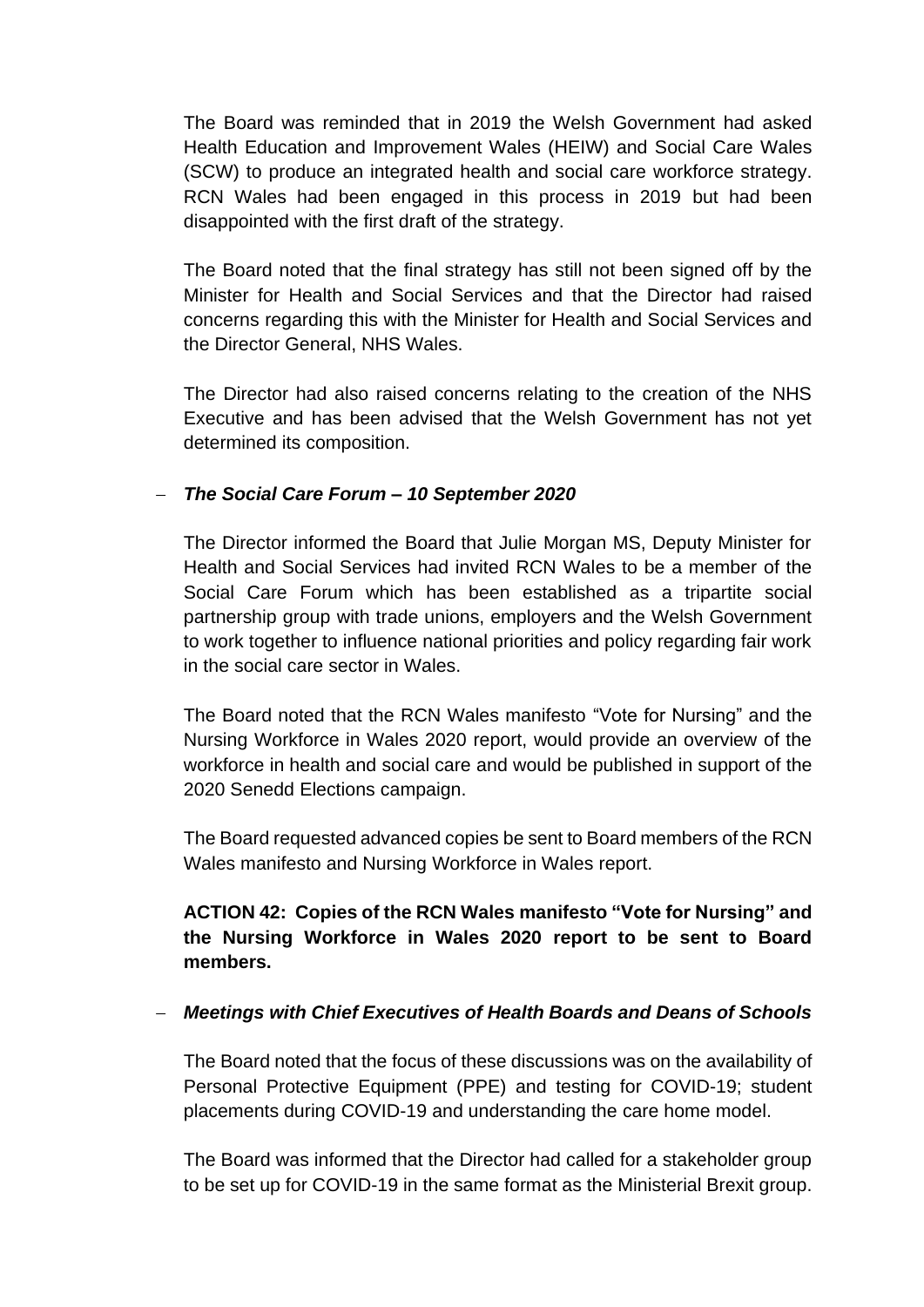# − *Special Board briefings on COVID-19 and the RCN NHS UK Pay campaign*

The Board requested an update on the availability and supply of PPE.

The Associate Director of Nursing (Employment Relations) informed the Board that the Technical briefings had been stood down and agreed to raise this at the NHS Wales Partnership Forum Business Committee and call for the reinstatement of the technical briefings when necessary.

**ACTION 43: The Associate Director of Nursing (Employment Relations) to query the availability and supply of PPE in preparation of a possible second wave of COVID-19 at the NHS Wales Partnership Forum Business Committee and call for the reinstatement of the technical briefings when necessary.**

## **3.3 COVID-19 Update Report**

A report had been circulated and was noted.

The Director highlighted the following:

- − RCN Wales headquarters, Ty Maeth is now open Monday to Friday from 09:00 to 17:00 and staff are able to choose if they work from the office or from home.
- − Services to members, including the library, continue to be provided virtually.
- − The Employment Relations team is holding regular meetings with representatives and branches to provide support for members.

The Associate Director of Nursing (Employment Relations) advised the Board that NHS staff, who are shielding but cannot be found a non-patient facing role, are placed onto medical suspension.

The Board noted that the Associate Director (Employment Relations) had asked the Welsh Government and NHS employers to arrange for Public Health Wales to provide a technical briefing regarding the updated COVID-19 Infection Prevention and Control guidance, to provide assurance on the guidance and explain the term 'COVID secure environment'. In addition, questions had been raised in NHS Wales Partnership Forum Business Committee regarding the longterm impact of COVID-19 and its impact on sick pay.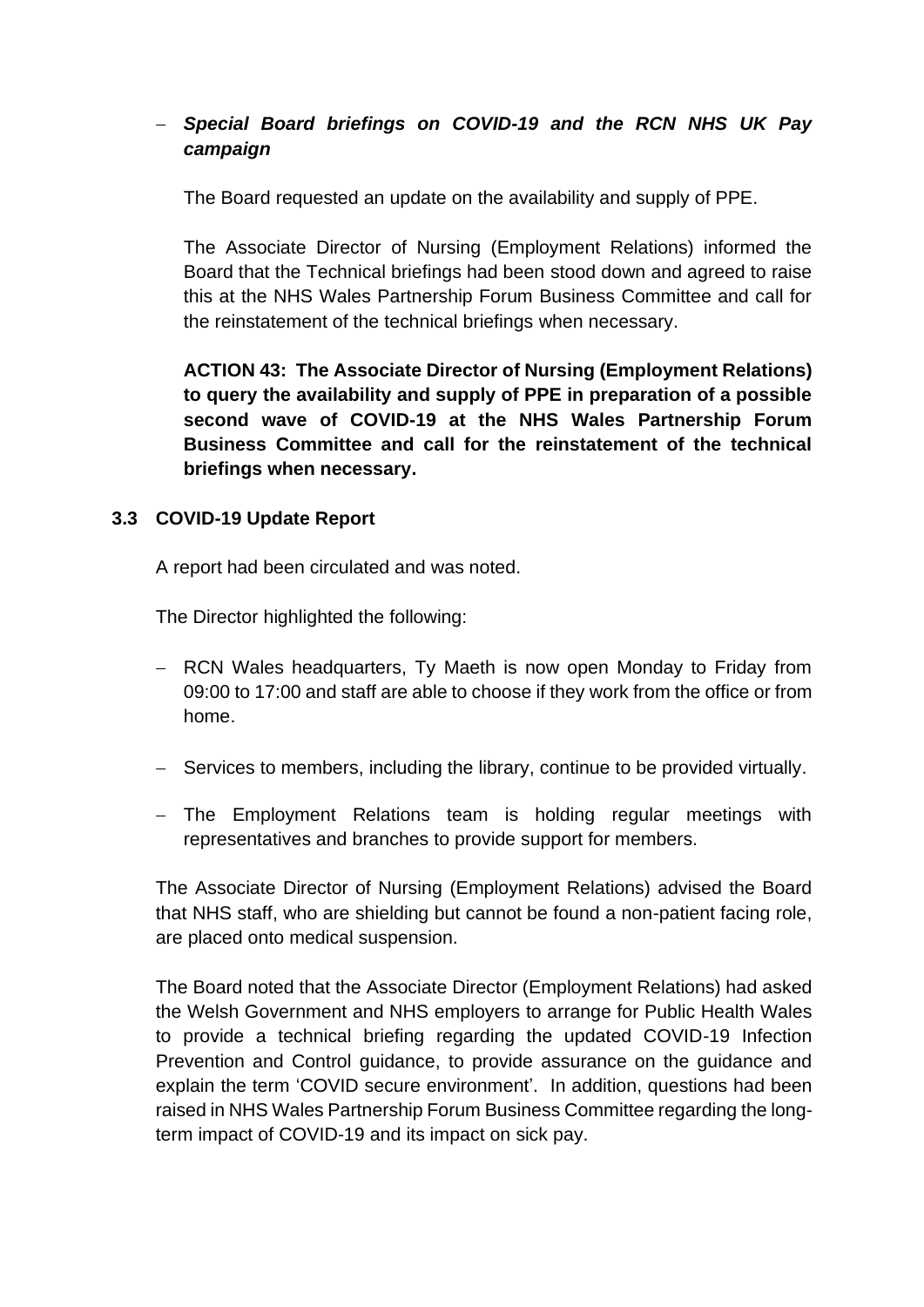The Director informed the Board that RCN Wales is working with Welsh Government officials regarding the statutory sick pay top up fund to ensure that staff, who are suffering ill-health due to COVID-19, receive additional monies.

Concern was raised that some NHS staff, who have been waiting for scheduled surgery from before lockdown, are now on half pay and still awaiting surgery. The Associate Director of Nursing (Employment Relations) informed the Board that this is answered within the Frequently Asked Questions, stating that managers are permitted to use their discretion in individual cases.

The Board Chair commended the Employment Relations team on rising to the challenge of meeting a significant increase in member contacts and their agility to increase Duty Officer hours during the pandemic and thanked the staff for all their hard work.

The Board Chair requested that Board COVID-19 briefing meetings are held with the Board every 6 - 8 weeks.

**ACTION 44: Board COVID-19 briefing meetings to be scheduled up to December 2020.**

#### **3.4 Policy, Parliamentary & Public Affairs Impact Report**

A report had been received and was noted.

The Policy & Public Affairs Adviser gave a verbal update as follows:

- − The Social Partnership Bill will come forward in the next parliamentary term.
- − RCN Wales will draw attention to issues such as sex education, emotional resilience, cookery, CPR, physical activity and the contribution of nursing and school nursing within its response to the Curriculum and Assessment (Wales) Bill.
- − The Draft Tertiary Education and Research Bill for Wales is out for consultation until December 2020. The Bill contains a proposal for a Commission for Tertiary Education and Research (CTER) for Wales. The Bill will not go through this parliamentary term; however, RCN Wales will respond to the White Paper with issues of relevance to nursing research.
- − The Prison Nursing Group met on 9 September 2020 and considered the impact of COVID-19 on prison nursing. Prison Nursing will be the theme for the Cross Party Group on Nursing on 5 October 2020.
- − Social Care policy work at both UK and Wales levels commenced earlier this year. A member engagement event is yet to be scheduled.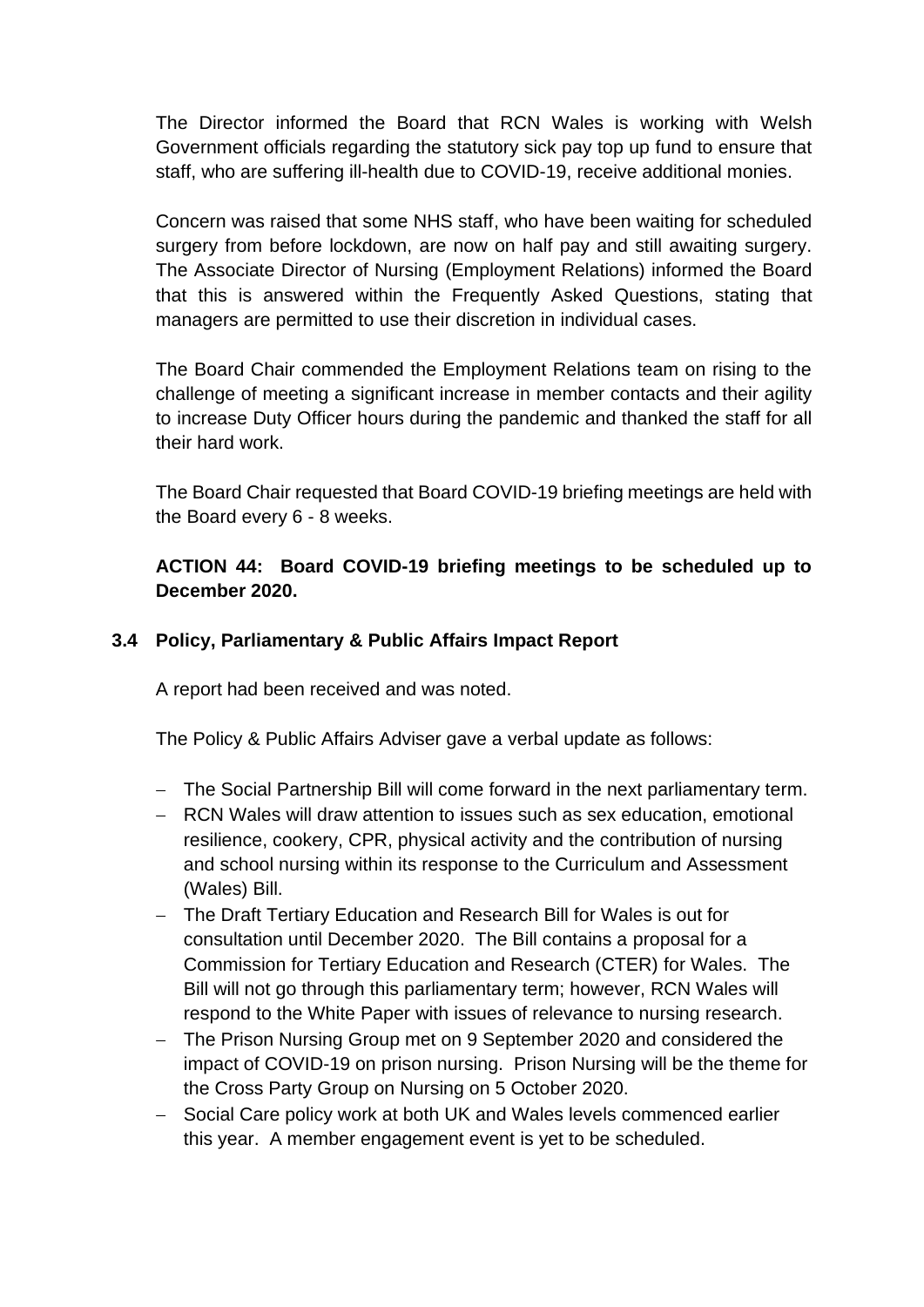- − The Internal Market Bill 2019 2021 is causing great concern for Wales regarding its impact on the funding from the Shared Prosperity Fund that will have direct and indirect impact on health and social care.
- − Recent polling has shown growing support for Welsh independence and the implications of this in respect of Brexit will be monitored.

**Decision:** The Board requested and agreed to hold further member engagement events ahead of the Senedd elections to include updates on the Internal Market Bill and the Shared Prosperity Fund.

# **ACTION 45: Member Engagement events to be scheduled ahead of the 2020 Senedd elections to include updates on the Internal Market Bill and the Shared Prosperity Fund.**

# **3.5 Scholarship Funds Fundraising Task & Finish Group**

The Board noted that this agenda item had been discussed in Closed session as it contained sensitive financial information. The Board requested an options paper on the future of the group be submitted to the February 2021 Board for consideration. This action is enclosed within the Closed session minutes.

# **3.6 RCN Wales Nurse of the Year and Alumni Network Update**

A paper had been circulated and was noted.

The Board noted that the 2020 RCN Wales Nurse of the Year Awards had been cancelled and that all key stakeholders and sponsors had been informed. The Board was informed that those that had agreed to sponsor the event in 2020 had been given the option to sponsor the event in 2021 and a number of expressions of interest had already been received. The Board was urged to direct any potential sponsors to the RCN Wales website where further information is available.

The Board noted that the date for the 2021 RCN Wales Nurse of the Year Awards ceremony had been confirmed as 10 November 2021 and the event would be held in City Hall, Cardiff.

The Board noted that work with the RCN Wales Nurse of the Year Alumni network is continuing and will be developed further with the appointment of the Education and Lifelong Learning Adviser.

The Board Chair commended the way in which the Alumni network harnesses and builds on the expertise of the Nurse of the Year winners and is a real success story for RCN Wales.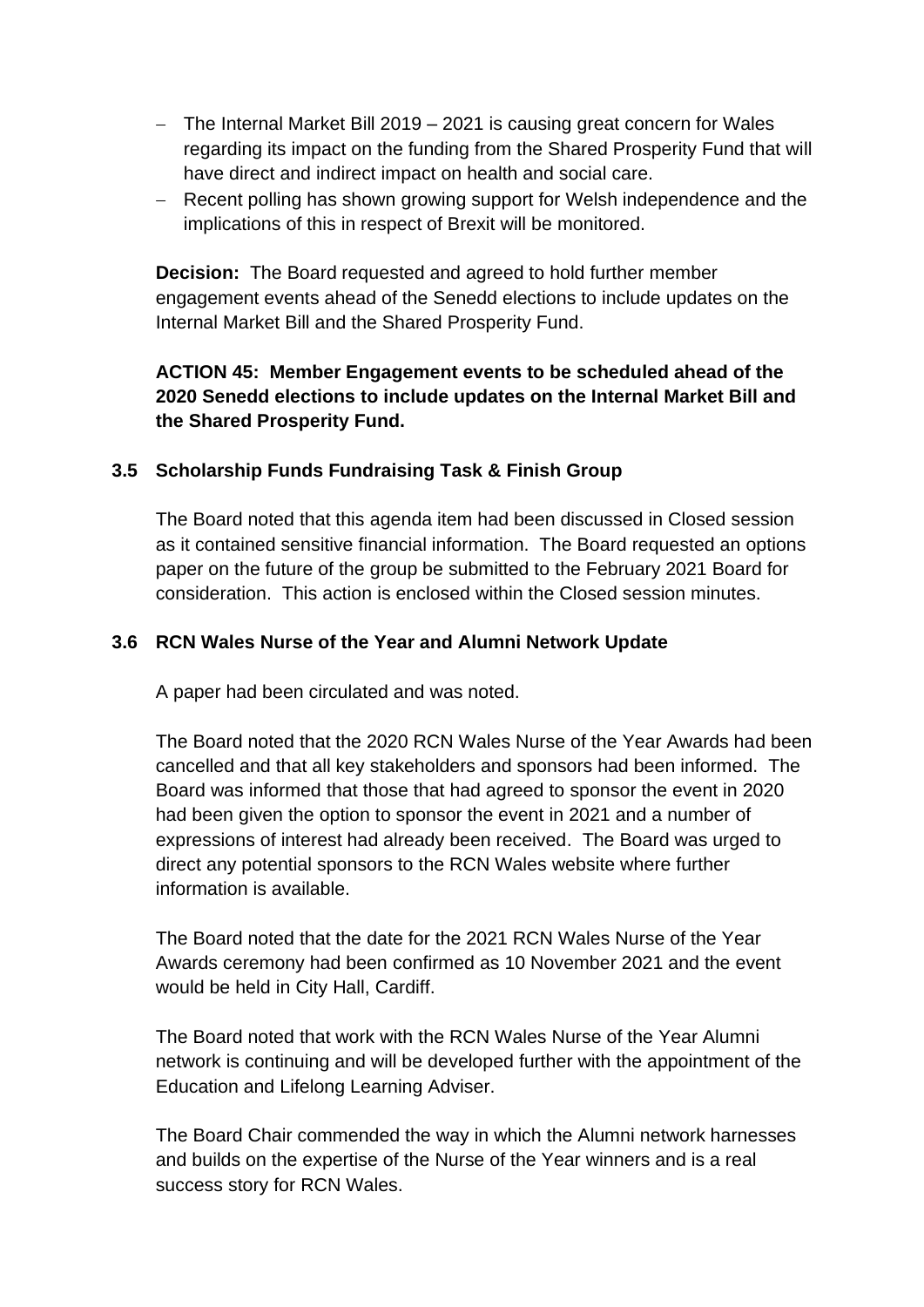A suggestion was made to include the RCN Fellows in Wales in the Alumni work and the Board was assured that, going forward, this would be done where appropriate.

The Board Chair urged Board members to consider nominating members in Wales for an RCN Fellowship award.

## **4. STRATEGIC UPDATES**

## **4.1 RCN Wales Campaign for 2020 Welsh Parliament Elections**

A report had been received and was noted.

The Board had discussed this report previously at a special Board briefing meeting on 26 August 2020.

The Policy, Parliamentary and Public Affairs Manager gave a further verbal update as follows:

- − The website for the RCN Wales campaign for 2020 Welsh Parliamentary elections is being developed and the manifesto is being finalised ahead of the launch on 23 September 2020.
- − A membership survey is being run in order to gain an understanding of the key policy and priority areas of RCN members. A report will be drafted from the survey but for the report to be credible, a response rate in excess of 1,000 responses is required. The Board noted that the response rate to date had been poor and Board members were urged to encourage members to contribute to this survey.
- − Member videos, cartoon posters and animations are being prepared and online discussion events with members and politicians are being planned.
- − RCN Wales attended the Conservative party conference and will join the online events for Plaid and Labour.
- − The Board noted that for the remainder to the year, the focus of the campaign will be on influencing politicians and that in 2021, the focus will shift to engaging with members.
- − Traditional hustings with all parties represented will be held in the New Year.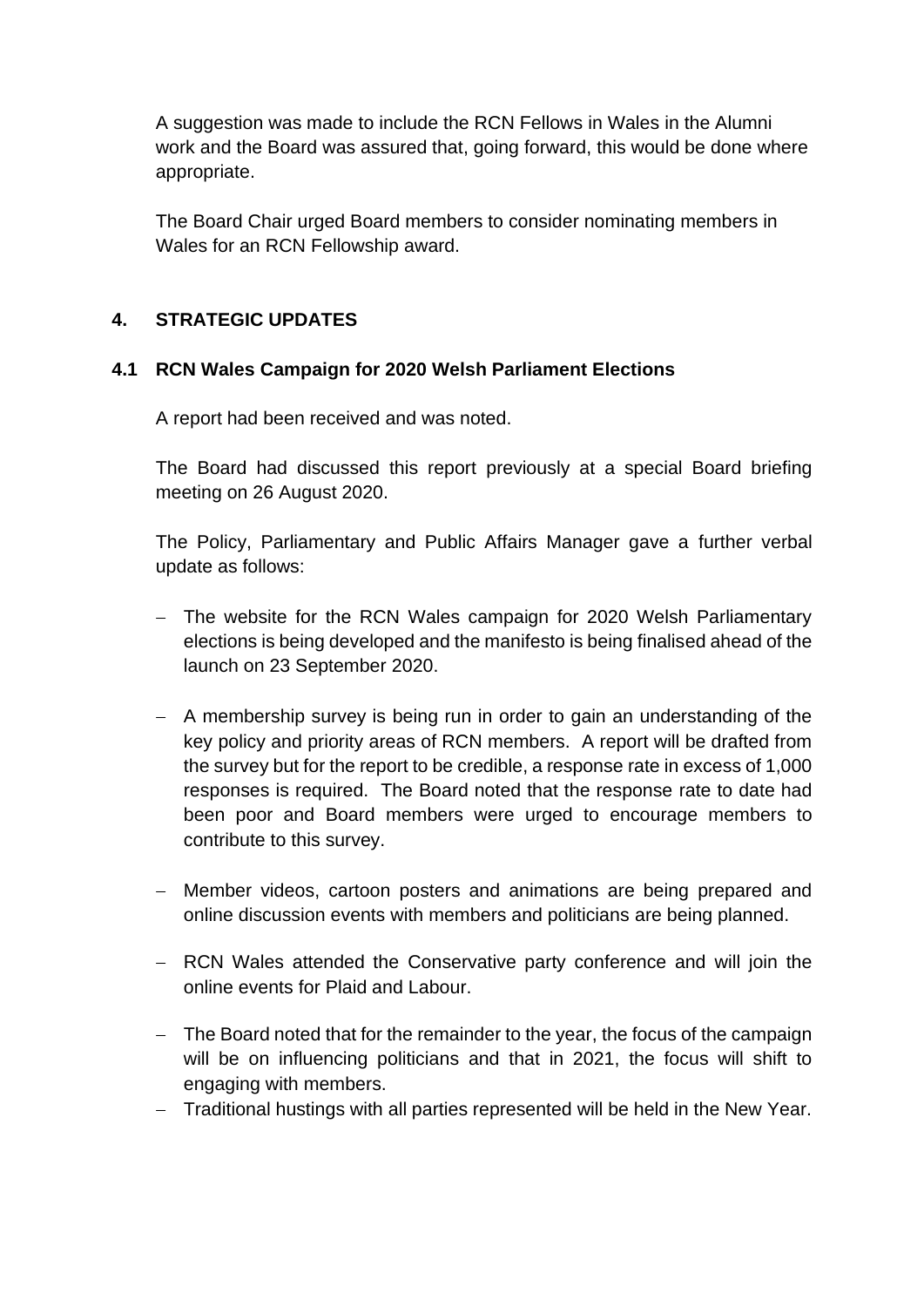The RCN Wales Board Election Campaign Steering Group will hold its first meeting in October and the Board was grateful to Tristan Griffin for volunteering to sit on this group.

Some difficulties were reported in members not being able to register to join online RCN Congress events and branch AGMs. The Director reminded the Board that RCN UK Events team managed this process but assured the Board that this concern would be raised with them.

# **ACTION 46: RCN UK Events Team to be made aware of the Board's concerns with regards to the online registration systeC for Congress 2021.**

# **4.2 NHS Wales Partnership Forum Update**

A report had been received and was noted.

The Associate Director of Nursing (Employment Relations) gave a verbal update as follows:

- − The NHS Staff survey will be circulated in the autumn.
- − The 2016 Core Principles formed the basis of all policies and now includes compassionate leadership. The pandemic has highlighted issues where individual managers have not shown compassion in the workplace. Further work is ongoing through NHS Wales Partnership Forum to address this.
- − The Managing Attendance at Work policy is being monitored by the Data Monitoring group. When the policy was implemented, a schedule of training for all staff was put in place in partnership with trade unions. Unfortunately, training has ceased due to COVID-19 and currently only 52% of staff have been trained.
- − The Special Leave policy and Recruitment and Retention Payment protocol have been reviewed with minimal changes.
- − The Secondment policy will be discussed at the next NHS Wales Partnership Forum meeting for review in light of staff redeployment due to COVID-19.

## *GP Practices Announcement*

The Board was informed that on 7 September 2020, the Minister for Health and Social Services had announced that all doctors, nurses and staff working within GP practices would receive a 2.8% pay uplift. It was noted that this should come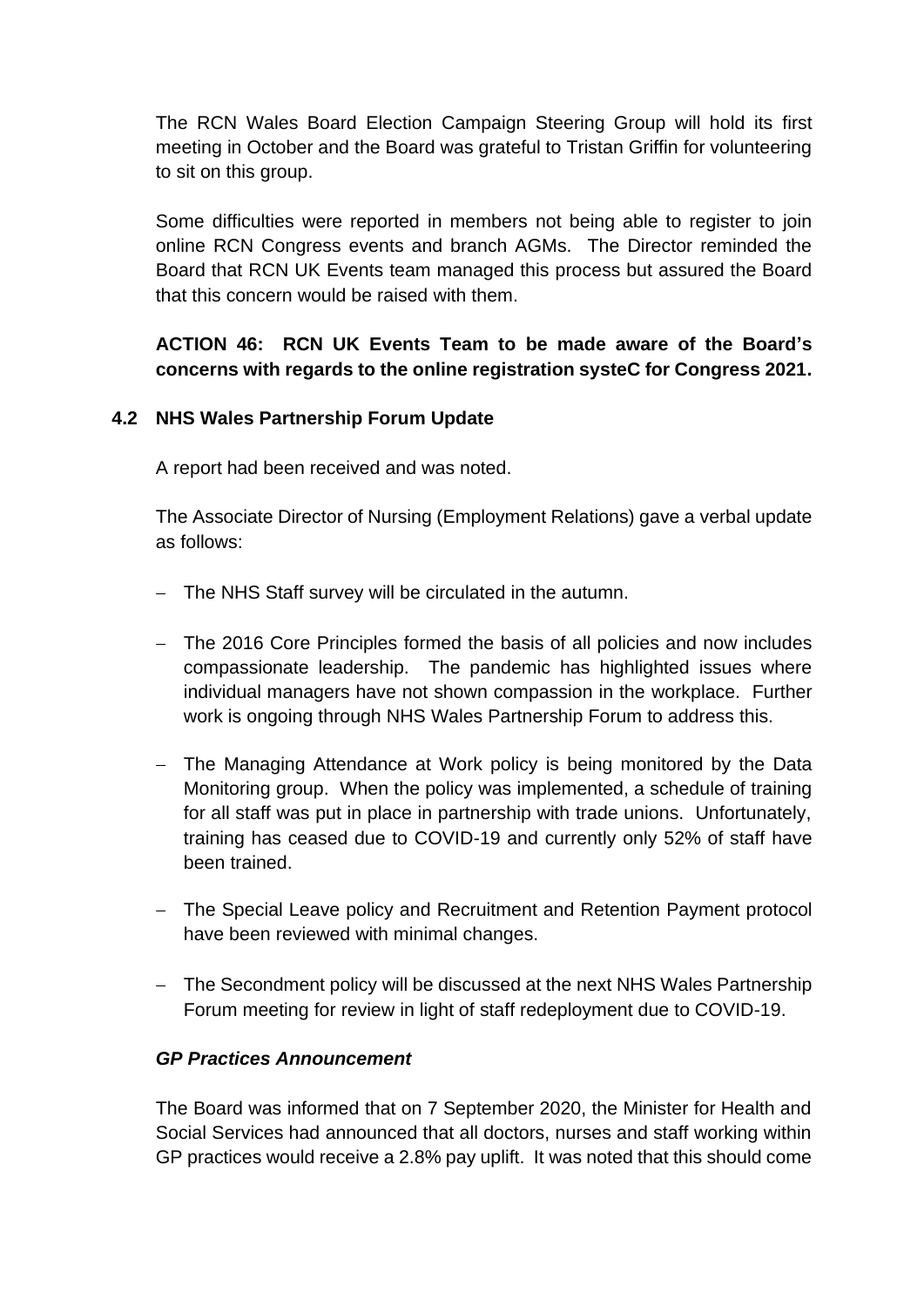into force no later than October 2020 and will be back dated to 1 April 2020 and that GP practices will administer the pay award to staff.

The Board welcomed this announcement but was mindful that the RCN had called for a 12.5% pay award for nurses.

## *Age Discrimination in the NHS Pension Scheme*

The Board was informed that recent legal cases had ruled that the way in which pension scheme members were moved to the new 2015 Pensions Scheme was discriminatory on grounds of age. This discriminatory effect now must be removed and will mean pension scheme members having to choose how they want their pension to be calculated for the period 1 April 2015 to 31 March 2022.

The Board was reminded that the UK Government had held a public consultation to ask when scheme members should be asked to make this choice with the following options:

1) "Immediate choice" – in the 12-24 months from April 2022

2) "Deferred choice" – when the scheme member retires.

The Board noted that the RCN had held several webinars in early September to gather members' views that will be used to inform the RCN response.

## **4.3 RCN Wales Nursing Education Policy Position Statement**

A report had been received and was noted. The Board noted that there was an error in the paper in that the recommendations should have asked the Board to approve the position statement and not to comment on it.

The Policy, Parliamentary and Public Affairs Manager thanked the Board for contributing to the creation of the draft RCN Wales Nursing Education Policy Position statement and commended it to the Board for approval.

The Board noted that the statement would be used in RCN Wales political influencing work.

The Director emphasised that this is a policy position paper and not an education strategy and reminded the Board that the RCN Group Education strategy would be finalised shortly.

**Decision:** The Board agreed the Education Policy Position Statement as outlined in appendix A of the report.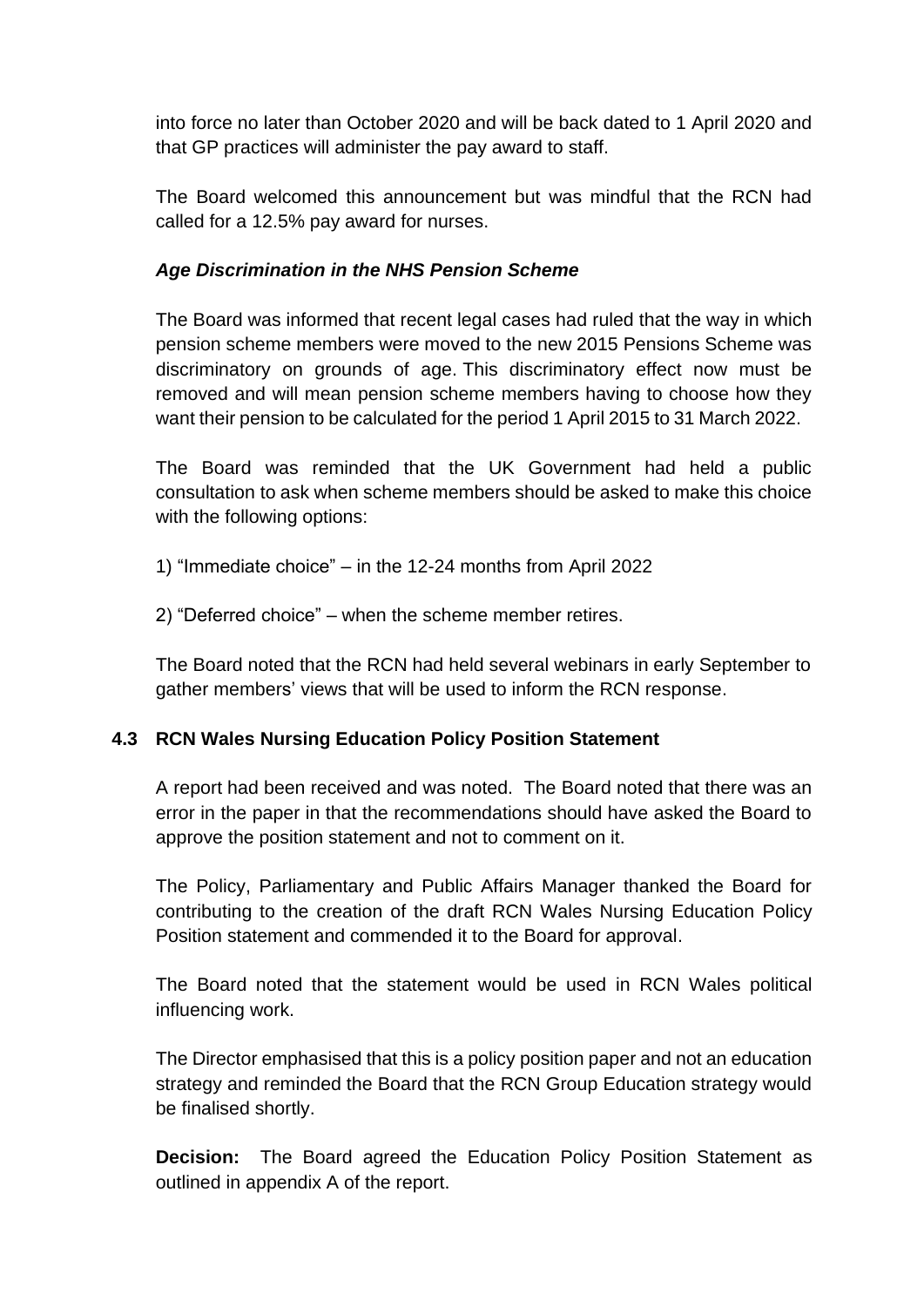# **4.4 RCN Group Education, Learning and Development (ELD) Strategy – to consider.**

The Board received a presentation from Nichola Ashby, RCN UK Head of Professional Learning and Development on the consultation of the first Education, Learning and Development (ELD) Strategy.

The Board discussed the ELD Strategy and made the following comments:

- − It was disappointing that Board members were not provided with the prereading for the consultation until 7 September as the consultation would close on 30 September 2020.
- − The strategy supports all aspects of nursing and is applicable to every grade and will enable the RCN to speak with one voice and continue to support education and learning development.
- − RCN Wales engages with this development for example, the RCN Wales Nurse of the Year Alumni network and the recent engagement event included stakeholders from Higher Education Institutions and the Health Education and Improvement Wales and service providers.
- − Some concern was expressed that the use of rainbow colours within the logo could dilute the message of equality for the Lesbian, Gay, Bisexual and Trans community.

The Board noted that Directors of Nursing in Wales have been engaged in the consultation process.

The Board was thanked for its feedback to this consultation.

The Board thanked Nichola Ashby for giving this presentation.

#### **4.5 RCN Wales Independent Sector Working Group Update**

A report had been received and was noted.

The Board noted that the terms of reference and the key objectives of the group had been identified.

The Board expressed disappointment that the RCN Customer Relationship Management (CRM) database does not enable the RCN to further breakdown independent sector member category to identify those members that work in the social care sector.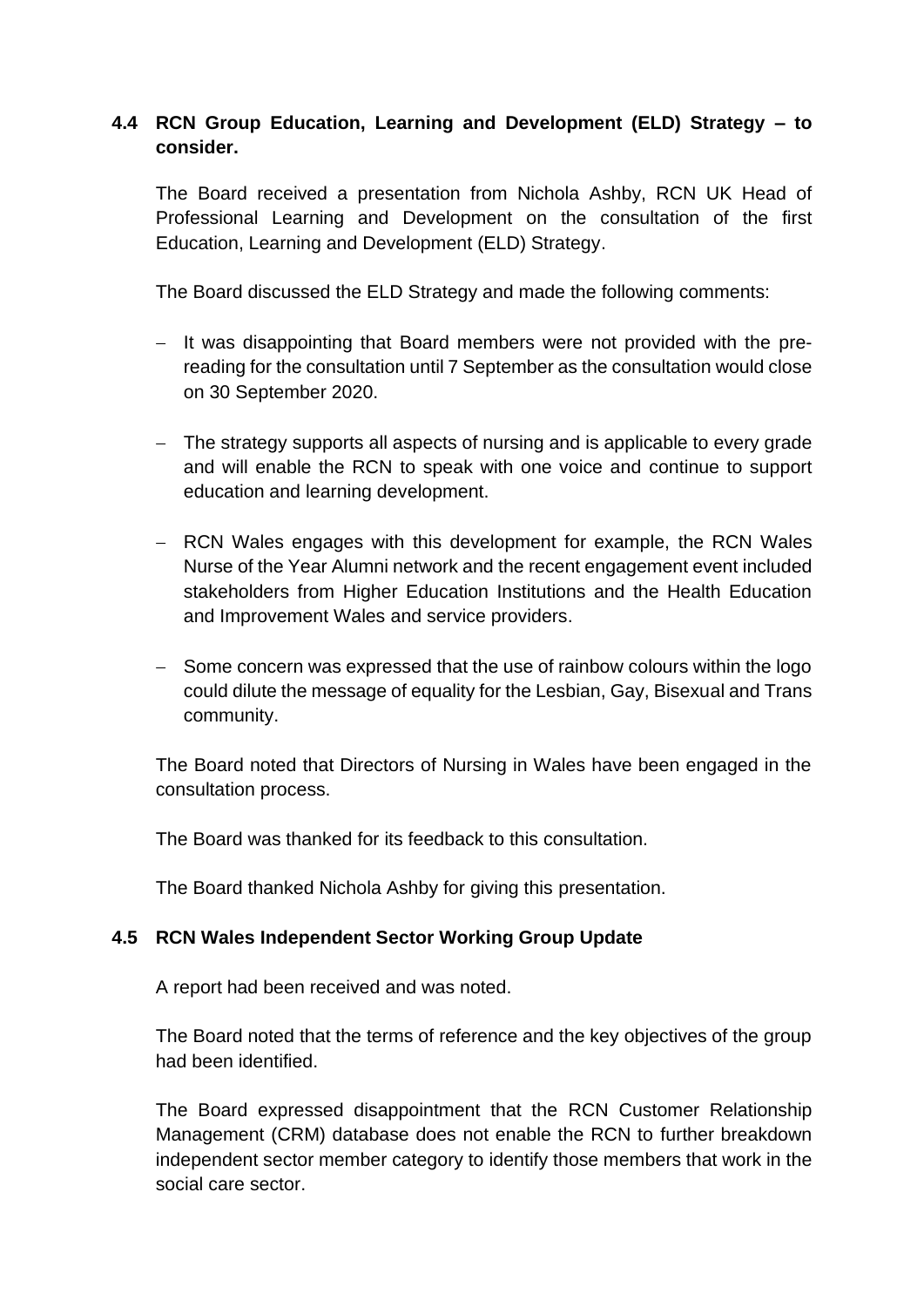The Director reminded the Board that it had agreed a constraint within the 2020 RCN Wales elections for two members to be elected to the Board from the independent sector.

The Board also noted that RCN Wales had recently advertised the post of Independent Sector and Community Adviser in the Professional Practice Team.

## **4.6 RCN UK Independent Health and Social Care Sectors Strategy**

The Board received a presentation from Jane Carroll, Senior Officer on the RCN UK Independent Health and Social Care Sectors strategy.

The Board discussed the strategy and made the following comments:

- − The RCN has some good estimates of how many nurses and nursing staff working in the social care and independent sectors in Wales.
- − The Board commented that the strategic framework is a positive start but queried how will it make a difference to members working in the independent sector and how will it be evaluated.

The Board agreed to the suggestion that an independent sector member should be sought to sit on the Wales Safe and Effective Care campaign project group.

The Board thanked Jane Carroll for giving this presentation.

# **ACTION 47: To seek an independent sector member to sit on the Wales Safe and Effective Care Campaign Project Group.**

## **4.7 RCN Congress 16 – 20 May 2021**

The Director advised the Board that applications for voting places at Congress 2021 were open and that those members that had been offered voting places in 2020 would be given priority for 2021. The Board noted that further communications on this would be circulated to branches shortly and that any queries should be directed to the Complaints, Quality and Administration Services Manager.

The Board noted that the deadline to register to attend Congress in 2021 is 30 October 2020 and that those who had registered to attend on behalf of their branch in 2020 are still required to register to attend in 2021.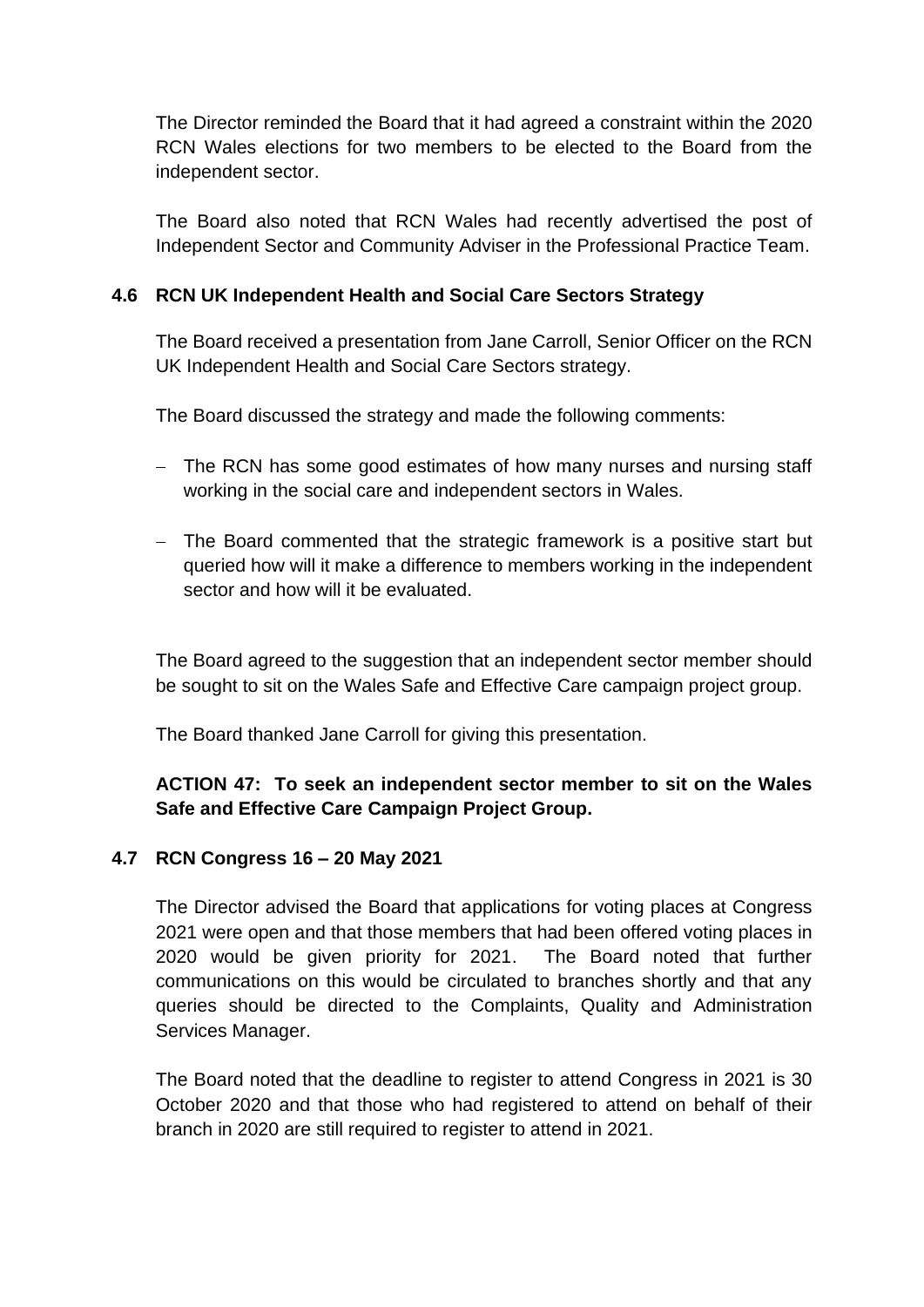The Board was informed that the agenda for Congress in 2021 was being drafted by the Agenda Committee.

The Board did not discuss the submission of agenda items for 2021 and noted that the deadline for the submissions had not yet been announced.

## **4.8 RCN Wales Succession Planning Committee Report**

A report had been received and was noted.

The Board Chair gave a verbal update as follows:

- The Succession Planning Committee had met on 4 June and 1 September 2020.
- The vacant seats created by the resignations of Kate Parry and Gareth Howells had been included in the RCN Wales Board elections for 2020.
- The Board Chair had responded to queries raised during the meeting in relation to the constraints set for the elections.
- The Governance Support Committee was to meet on 11 September 2020 to agree the process for the Board Chair elections. The Board noted that an action to update the Board on the election of the Board Chair had been included in the Closed minutes.
- The Board Chair had written to the Chair of Council expressing concern that the voice of Wales would be missing from Council due to the ill health of the Council member for Wales.

## **4.9 RCN Prince of Wales Nursing Cadet Scheme Update**

A report had been received and was noted.

The Associate Director of Nursing, Policy and Professional Practice gave a verbal update as follows:

- − The scheme has been very successful and fits in with the work on the Nursing Now campaign.
- − One nursing cadet has been accepted as an HCSW to support one of the Welsh Nightingale Hospitals during COVID -19.
- − One cadet has been accepted to undertake Mental Health nursing in Wales.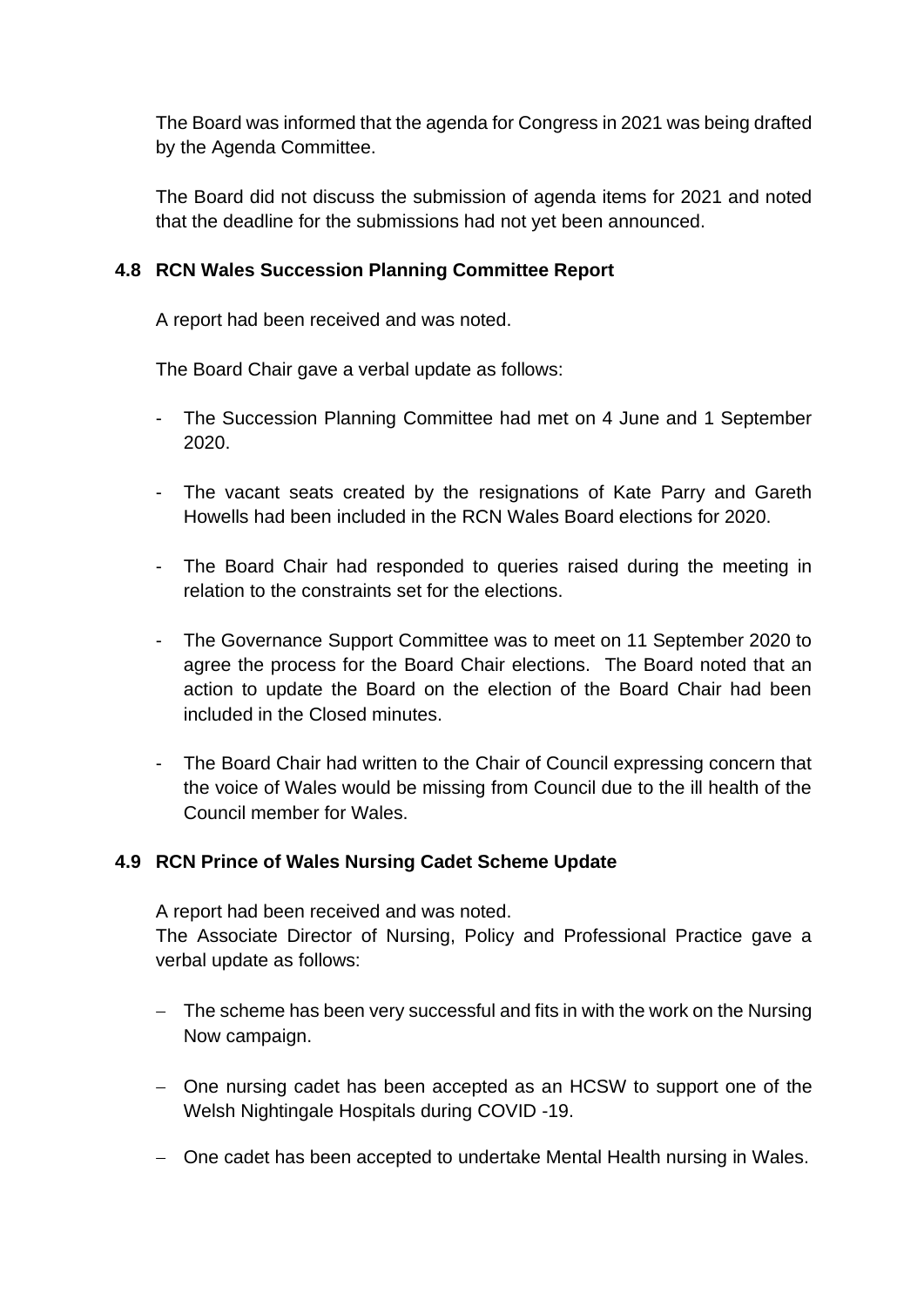- − The scheme is being rolled out in England and the next phase will be to roll it out in Northern Ireland.
- − The cadets will have a guaranteed interview in Wales provided they meet the entry criteria.

## **5. ITEMS TO NOTE**

#### **5.1 RCN Foundation Wales Committee Update**

The Board Chair informed the Board that in excess of £950,000 had been distributed from the RCN Foundation's COVID-19 Support Fund to individuals during the pandemic.

The Board was advised that the autumn round of RCN Foundation grants is now open and urged Board members to review the grants available on the RCN Foundation website.

#### **5.2 Report from RCN Council meetings April to July 2020**

A report had been received and was noted.

The Director highlighted the following:

- − Council had held a special meeting on 8 June to discuss the recommendations for the Independent Governance Review, to which the Board had submitted comments.
- − Council had held meetings on 22 June and 3 July 2020 to discuss the UK NHS pay round for 2021/22. The Trade Union Committee had submitted recommendations for Council to agree a way forward.
- − Aaron Clift, the Director of Transformation, Innovation and Digital had presented the proposed RCN Transformation Strategy and the new student app.

#### **5.3 Report from Trade Union Committee meetings**

A tabled report had been circulated and was noted.

The Welsh Representative on the Trade Union Committee informed the Board that the Scottish Government may be seeking to negotiate pay directly with the unions.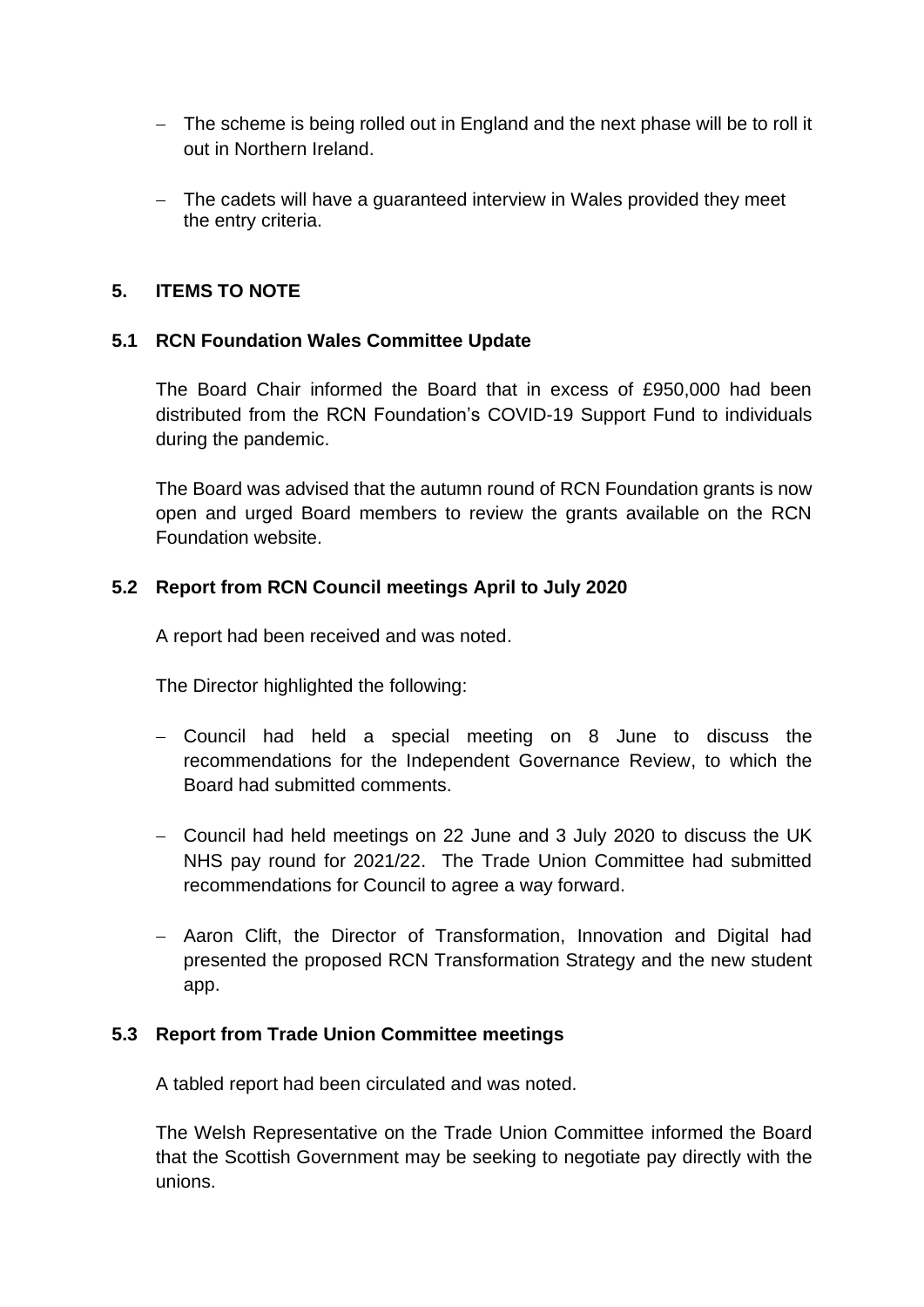The Director informed the Board that the RCN is waiting for the UK Government to decide on the 2021 NHS pay round process for England and whether that will be via the Pay Review Body (PRB) process.

The Director reminded the Board that the RCN's focus for the pay campaign is on "Fair Pay for Nursing" and urged Board members to promote the campaign through social media.

The Director stressed that the RCN had used a sound member decision making process to arrive at the 12.5% figure, based on 42,000 member responses to the survey as well as economic data analysis and the views of members on elected or appointed boards and committees.

# **5.4 Report from the Professional Nursing Committee (PNC) held on 5 May, 2 July and 6 July**

A report had been received and was noted.

The Board Chair in her capacity as PNC member for Wales gave a verbal update as follows:

- − An audit of RCN forums will take place in September 2020.
- − Nicole Valentinuzzi, Director of Communications, attended the meeting in May to discuss how to communicate key messages to members more effectively.
- − The Council Congress 2019 report to members will be presented at the webinar on 15 September 2020.

# **5.5 Report from the Students Committee held on 17 March, 20 March, 7 May, 9 and 15 July 2020**

A report had been received and was noted.

# **5.6 Report from the Nursing Support Workers Committee held on 6 May and 19 July**

A report had been received and was noted.

Alison James-Herbert, Welsh Representative on Nursing Support Worker Committee was invited to speak and gave a verbal update as follows: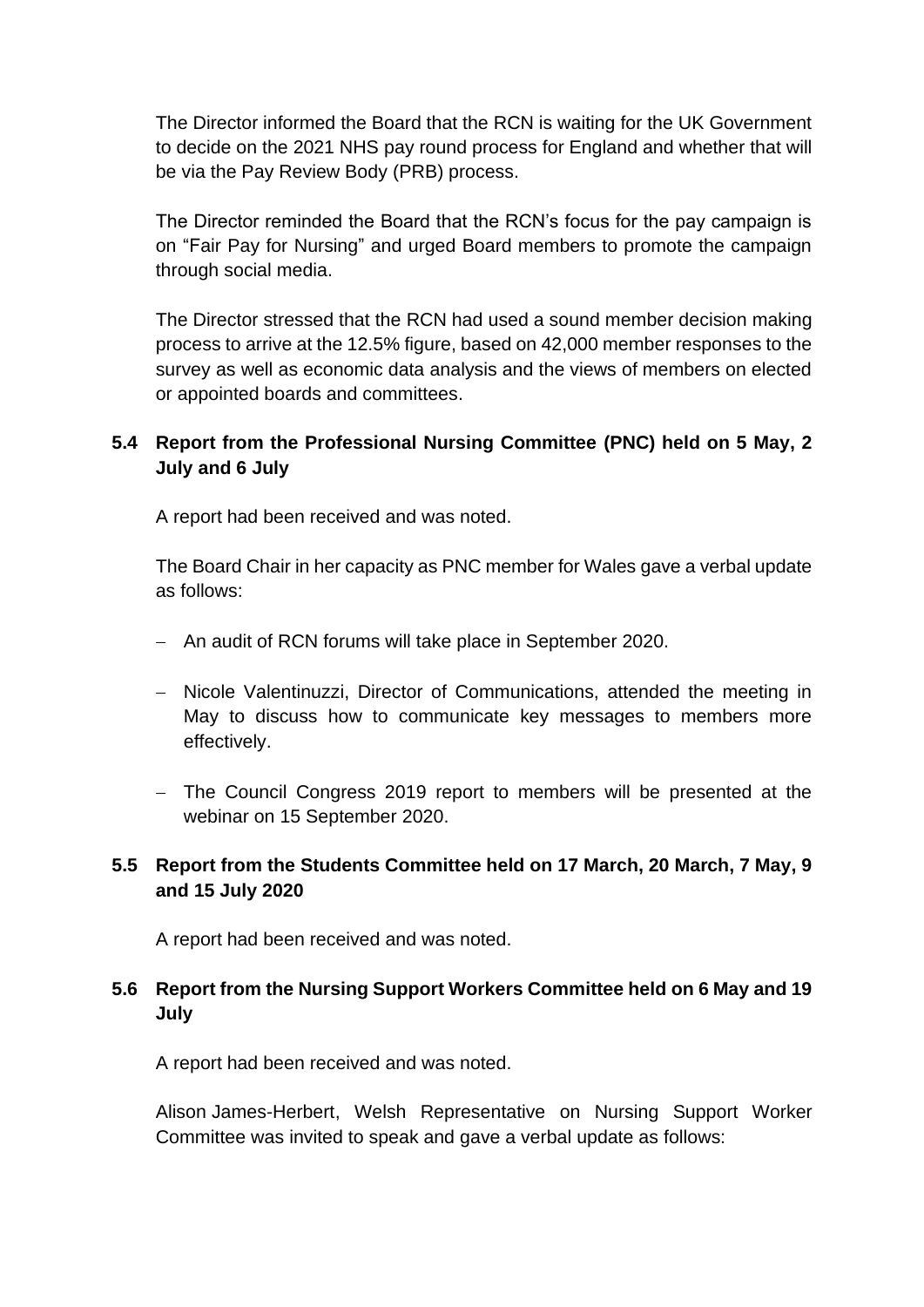- − There is a need to promote the role of Nursing Support Workers (NSWs) and for them to be seen as a valuable part of nursing workforce. Some RCN marketing could be more inclusive towards NSWs.
- − It is not clear to NSWs that they can join the RCN.
- − There are plans to promote the role of NSWs in November 2020 and the UK Marketing Team will provide posters for that initiative.

# **5.7 Report from RCN UK Reps Committees**

A report had been received and was noted.

The Board noted that the Chair of the UK Safety Representatives Committee had stood down.

## **5.8 Correspondence**

A report had been received and was noted.

# **5.9 Redevelopment Project Adjacent to Ty Maeth**

A report had been received and was noted.

The Director explained that RCN Estates had been unable to reach agreement with the developers to allow the wall between Ty Maeth and the adjacent site to be removed and replaced.

The Board noted that the development work was still ongoing, and the developer would only need access to Ty Maeth to make alterations to the drains, for which they have permission, and which has been agreed will only be undertaken at weekends.

The Board noted that there had been some damage to Ty Maeth's boundary wall and that legal advisers had been made aware and negotiations are ongoing with the developers to undertake the repair.

## **6. ANY OTHER BUSINESS**

**6.1** There were no further items of business and the Chair closed the meeting at  $14:00$